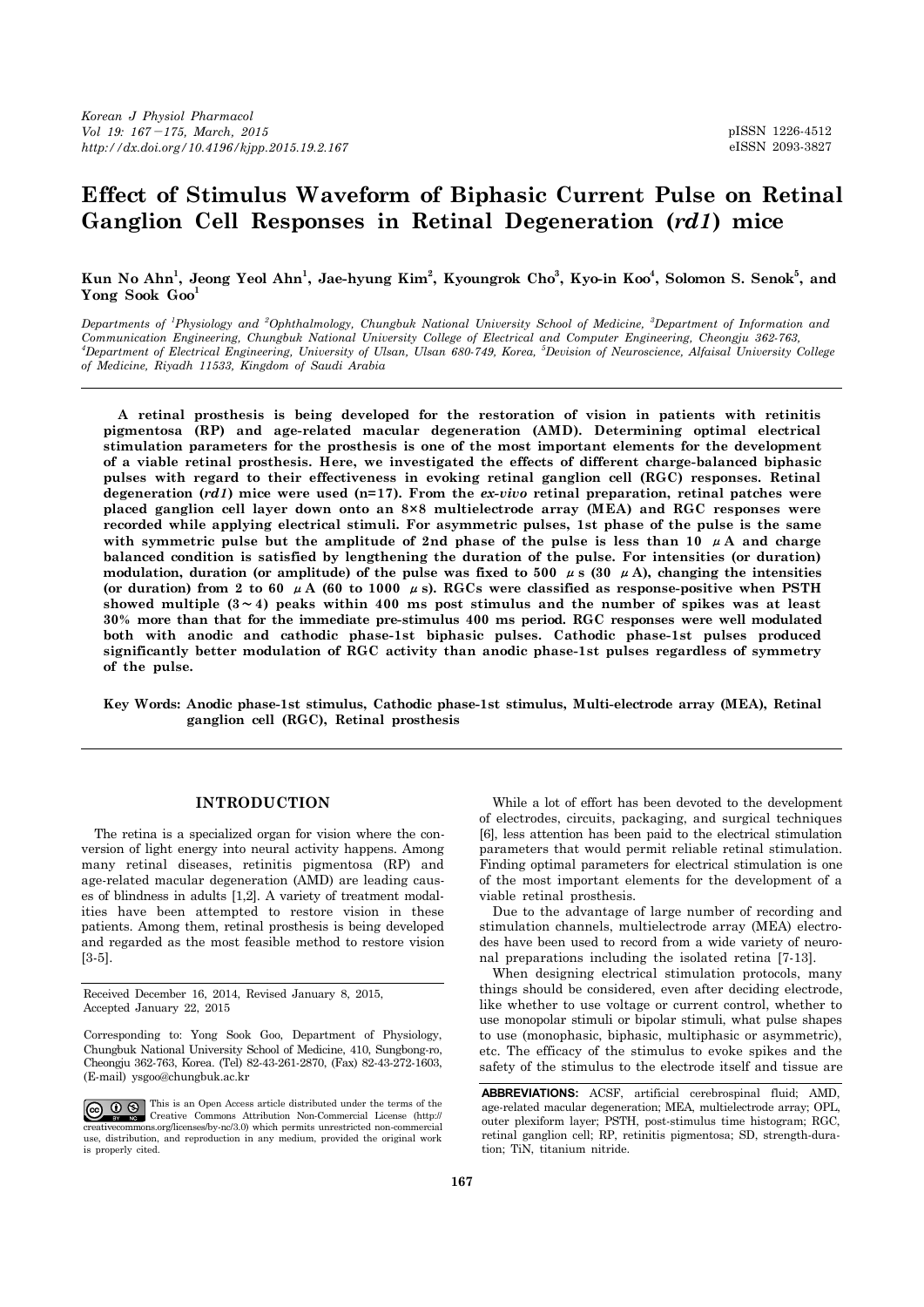issues that warrant careful consideration. Generally, the current stimulation method is preferred over the voltage stimulation method in the retinal prostheses because the current stimulation can accurately control the delivered amount of charge. The current stimulation, however, can generate quite high electrode voltages that may harm the tissues or damage the electrodes [14]. Several studies have shown that monophasic pulse stimuli are more tissue-damaging than charge-balanced biphasic pulses [15-19].

 Therefore, we have investigated optimal electrical stimulation parameters for retinal prostheses. Previously, we used both voltage-controlled and current-controlled pulses and proposed the optimal stimulus range for normal retina (wild-type mice) and degenerated retina (*rd1*) mice [11]. In our previous study, we only used anodic phase-1st followed by cathodic phase-2nd pulse to satisfy charge balance [11]. There have been long debates on which pulse waveforms are better regarding efficacious spike initiation, tissue damage, corrosion, etc [20-22]. Understanding the response of retinal ganglion cells to different stimulus waveforms has potential clinical implications.

 We report here the use of charge-balanced biphasic current pulse stimuli and compared the efficacy of anodic and cathodic phase-1st biphasic pulses on evoking RGC spikes from the *ex-vivo* retinal preparation of *rd1* mice, the well-established animal model of RP [23-25].

# **METHODS**

## *Animals*

 Seventeen *rd1* (C3H/HeJ-*Pde6brd1*) mice of postnatal 8∼9 weeks were used for these experiments. At this postnatal age, the retinas are no longer responsive to light, but extensive remodeling of the inner retina has not yet occurred. Instead, functional stability of RGCs are well preserved up to postnatal day 210 [26]. All mice were purchased from the Jackson Laboratories (Bar Harbor, ME, USA) and were maintained on a 12 hour light/dark cycle. All experimental methods and animal care procedures were approved by the institutional animal care committee of Chungbuk National University (approval number: CBNURA-042-0902-1).

#### *Retinal preparation*

 The *rd1* mice were anesthetized with an intraperitoneal injection of 1 ml/kg of a solution containing tiletamine-zolazepam hydroxide (25 mg/ml, Zoletil 50; Vervac, Sao Paulo, Brazil), xylazine hydrochloride (23.32 mg/ml, Rompun; Bayer Korea) and heparin sodium (5,000 I.U). After anesthesia, the retinal patches were prepared following the method of Stett et al. [8]. Briefly, the eye was enucleated, and then the retina was isolated and cut to patches of ∼3×3 mm. The retinal patches were prepared under moderate illumination in an artificial cerebrospinal fluid (ACSF) solution (124 mM NaCl, 10 mM Glucose, 1.15 mM  $KH_2PO_4$ ,  $25$  mM NaHCO<sub>3</sub>, 1.15 mM MgSO<sub>4</sub>, 2.5 mM CaCl<sub>2</sub> and 5 mM KCl) bubbled with 95%  $O_2+5\%$  CO<sub>2</sub> to maintain a pH of  $7.3 \sim 7.4$  and a temperature of 32°C. Patches were then mounted onto a planar microelectrode array (MEA) ganglion cell layer down onto the MEA.

#### *In-vitro MEA Recording system*

 The data acquisition system (MEA60 system; Multi Channel Systems GmbH, Reutlingen, Germany) included planar MEA, stimulator (STG1004), amplifier (MEA1060), temperature control units, data acquisition hardware (Mc\_Card) and software (Mc\_Rack). The MEA contained 64 circular-shaped electrodes in an 8×8 grid layout with electrode diameters of 30  $\mu$ m and inter-electrode distances of 200  $\mu$ m. The electrodes are coated with porous titanium nitride (TiN) to minimize electrical impedance. The four electrodes at the vertices were inactive. Multi-electrode recordings of the retinal activity were obtained from 60 electrode channels with a bandwidth ranging from 10 to 3000 Hz at a gain of 1200. The data sampling rate was 25 kHz/channel. From the raw waveform of retinal recording, retinal ganglion cell (RGC) spikes and local field potentials were isolated by using 100 Hz high-pass filter and 20 Hz low-pass filter respectively, since the *rd1* retina is known to have the oscillatory local field potential with ∼10 Hz rhythm [9,26,27].

#### *Electrical stimulation*

 Using a stimulus generator (STG 1004, Multichannel systems GmbH, Germany), current pulse trains were delivered to the retinal preparation via one of the 60 channels (mostly channel 44 in the middle of the MEA). The remaining channels of the MEA were used to record the responses of the RGCs (see Fig. 1B). The stimuli consisted of symmetric and asymmetric, anodic phase-1st biphasic pulses and cathodic phase-1st biphasic pulses (Fig. 1A). For the symmetric pulse, 1st and 2nd phase of pulse are exactly same amplitude and duration without any interphase delay. For the asymmetric pulse,  $1<sup>st</sup>$  phase of the pulse is the same with symmetric pulse but the amplitude of 2nd phase of the pulse is less than 10  $\mu$ A and charge balanced condition is satisfied by lengthening the pulse duration. Because we had previously found that 30  $\mu$  A /500  $\mu$  s stimuli evoked the most RGC spikes, we fixed pulse width at 500  $\mu$ s for amplitude modulation and pulse amplitude at 30  $\mu$ A for amplitude modulation. For amplitude modulation, the intensities of the pulse used ranged from 2 to 60  $\mu$ A. For duration modulation, the pulse widths used ranged from 60 to 1000  $\mu$ s. Biphasic current pulses were applied once per second (1 Hz, ×50 times).

### *Calculation of threshold charge density*

 By using injected current, we can calculate the threshold charge density as follows when current stimuli were applied:

$$
D=I \cdot T \ / \ \pi r^2
$$
 (equation 1)

 Where *D* is the charge density, *I* is the injected current, *T* is the threshold duration of stimulation extracted by curve fitting (see details below - data analysis section), and *r* is the radius of the electrode (15  $\mu$ m).

 Threshold current and threshold charge density always refer to the  $1<sup>st</sup>$  phase of the biphasic, charge-balanced stimulus pulse.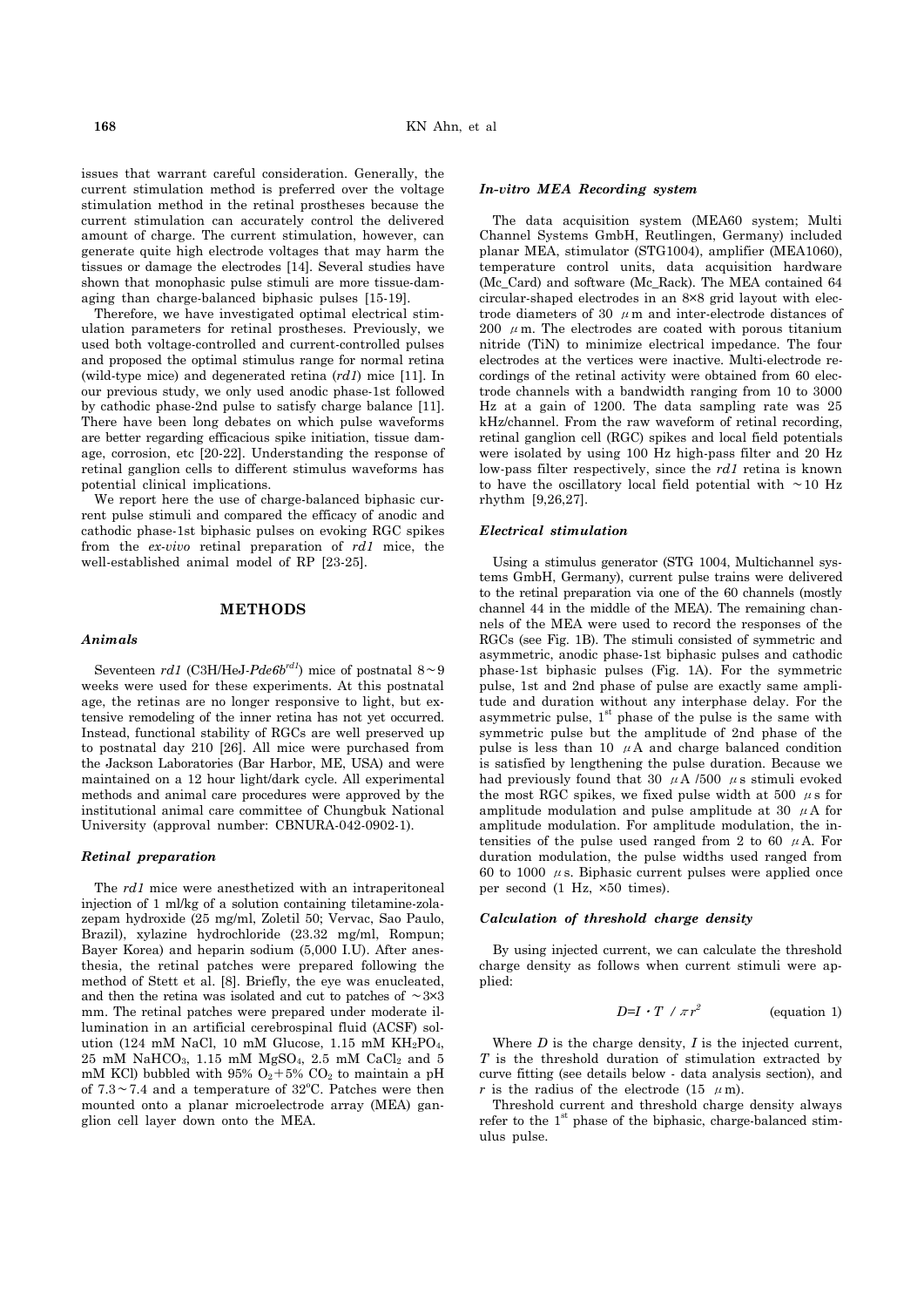# **A. Stimulus Pulse Protocol**



Fig. 1. Current pulse protocol for electrical stimulation, real time recording window of MEA1060 system and typical post-stimulus time histogram (PSTH) shape in *rd1* mice. (A) Pulse protocol for biphasic current stimulation. There is no interphase delay between the 1<sup>st</sup> and  $2<sup>nd</sup>$  phase. The period is 1 second. For symmetric pulse protocol, charge of the 1st and 2nd phase is identical (I×D). For asymmetric pulse protocol, the 1st phase and 2nd phase has same charge (I×D=I'×D') but intensity (I') and duration (D') of the 2nd phase are different with those of 1st phase. The amplitude of 2nd phase pulse is set under 10  $\mu$ A to minimize the membrane potential change. Pulse amplitude (I) and duration (D) were modulated. (B) Real time recording window of MEA 1060 system. Upper trace: Through channel 54, biphasic current pulses were applied, and retinal ganglion cell (RGC) spikes were recorded with all other channels. The oblique arrow  $(\checkmark)$  at each channel of MEA represents the exact timing when the electrical stimulus was applied. Lower trace: Typical retinal waveforms recorded under electrical stimulation show that rhythmic burst-type firing of RGC spikes on top of background oscillatory rhythm of ∼10 Hz. (C) PSTH constructed from 50 trials with pulse amplitude at 30  $\mu$ A. This PSTH shows the typical temporal structure of an RGC spike train in *rd1* retina. Multiple peaks are present with interpeak intervals that were close to the interburst interval of spikes in lower trace of B (approximately 100 ms). The height of the first peak, occurring at approximately 70 ms, was much higher than those of later peaks, and the later peaks faded over poststimulus time. Typically, there were three or four peaks in 400 ms post stimulus time.

## *Data analysis*

 Stored data were processed off-line by the spike sorting software (Offline Sorter<sup>TM</sup>, Plexon Inc., TX ) to transform the waveforms containing multiunit activities into multiple single unit spike trains using principal component analysis (PCA) method [7,28-32]. From spike trains, all the data were processed with Neuroexplorer<sup>TM</sup> or Matlab<sup>TM</sup> .

 The temporal structure of RGC responses to electrical stimulus was investigated by Post-stimulus time histogram (PSTH), which shows multiple (3∼4) peaks within 400 ms.

When there were 3 (or 4) distinctive peaks in the PSTHs, usually the number of spikes for post-stimulus 400 ms was 30% more than that for pre-stimulus 400 ms. Therefore, we identified RGC as response positive cell when above mentioned criteria were satisfied [11]. RGC response strength was quantified by counting the number of evoked RGC spikes per pulse, which is the difference between the number of spikes for post-stimulus 400 ms and pre-stimulus 400 ms.

 The curves of RGC response versus current pulse amplitude or pulse duration were plotted. By curve fitting of RGC response curve with Boltzman equation,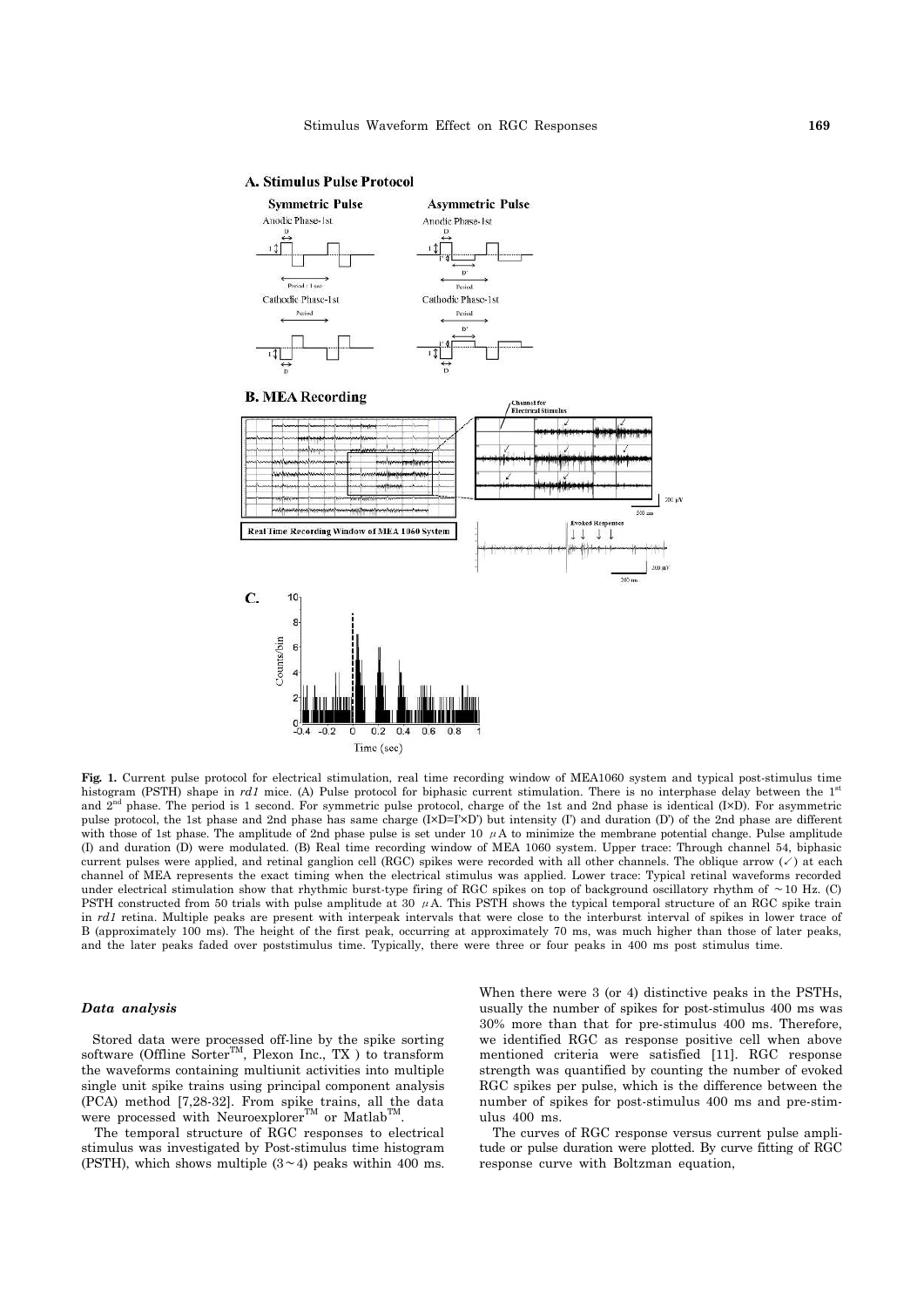170 KN A  
\n
$$
y = \frac{A_1 - A_2}{1 + e^{(x - x_0)/dx}} + A_2
$$
 (equation 2)

 We identified threshold amplitude or threshold duration when the number of evoked RGC spikes per pulse was 0.5. Fit quality was assessed by goodness of fit  $(R^2>0.99)$ .

 From the strength-duration curve, chronaxie and rheobase were calculated by fitting power functions  $y=a/x+b$ 

[33,34]. The asymptote (coefficient b) was defined as rheobase; chronaxie was calculated as a/b. Fit quality was assessed by goodness of fit  $(R^2>0.97)$ .

# **RESULTS**

 RGC responses were well modulated by both symmetric and asymmetric pulse protocols. In the symmetric pulse ex-

**Table 1.** The number of retinal patches and number of RGCs used for analysis

|                  | Symmetric Pulse       |                         |                                 |                                   | Asymmetric Pulse      |                                   |                       |                         |
|------------------|-----------------------|-------------------------|---------------------------------|-----------------------------------|-----------------------|-----------------------------------|-----------------------|-------------------------|
|                  | Amplitude Modulation  |                         | Duration Modulation             |                                   | Amplitude Modulation  |                                   | Duration Modulation   |                         |
|                  | Anodic<br>$Phase-1st$ | Cathodic<br>$Phase-1st$ | Anodic<br>Phase-1 <sup>st</sup> | Cathodic<br>Phase-1 <sup>st</sup> | Anodic<br>$Phase-1st$ | Cathodic<br>Phase-1 <sup>st</sup> | Anodic<br>$Phase-1st$ | Cathodic<br>$Phase-1st$ |
| Number of Retina |                       |                         | 6                               |                                   |                       |                                   |                       |                         |
| Number of RGC    | 225                   | 162                     | 194                             | $^{153}$                          | 135                   | 175                               | 135                   | 148                     |





**Fig. 2.** Modulation of response strength based on pulse amplitude. Current pulse duration was fixed to 500  $\mu$ s. (A) Amplitude modulation effect on evoked RGC spike number with symmetric pulse protocol. Left: Typical PSTH with different current amplitudes at 2, 10, and 30  $\mu$ A. Right: Evoked RGC spike number versus current amplitude curve. Curves were fitted with Boltzmann equation. By curve fitting, the threshold amplitude is extracted as 6.36  $\mu$  A, 7.12  $\mu$  A for anodic phase, cathodic phase pulse, respectively. Cathodic phase-1st pulse is significantly efficient than anodic phase-1st pulse when the amplitude is 20, and 30  $\mu$ A (\*\*\*p<0.001). (B) Amplitude modulation effect on evoked RGC spike number with asymmetric pulse protocol. Left: Typical PSTH with different current amplitudes at 2, 10, and 40  $\mu$  A. Right: RGC response versus current amplitude curve. By curve fitting with Boltzmann function, the threshold amplitude is extracted as 3.57  $\mu$ A, 4.28  $\mu$ A for anodic, cathodic pulse, respectively. Cathodic phsase-1st pulse is significantly efficient than anodic phase-1st pulse at the amplitudes through 10∼50 μA (\*p<0.05, \*\*p<0.01). Error bars denote SEM.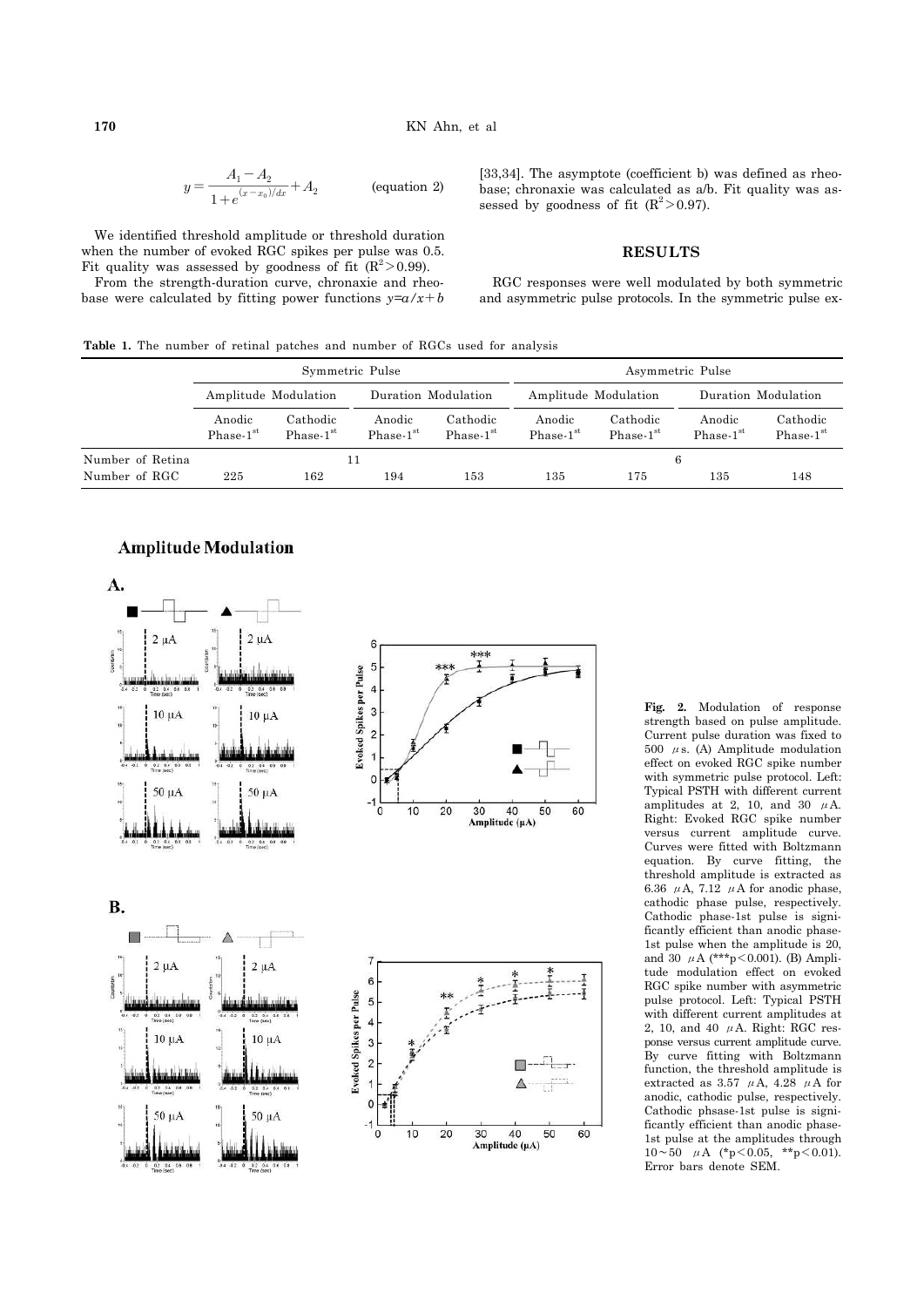periments, we compared the average response of the retinas (n=11). For the analysis of amplitude modulation effect, 225 RGCs were used in the anodic phase-1st pulse and 162 RGCs were used in the cathodic phase- $1<sup>st</sup>$  pulse. In duration modulation, 194 RGCs were used in the anodic phase-1st and 153 RGCs were used in the cathodic phase- $1<sup>st</sup>$  pulse. In the asymmetric pulse experiments, we compared the average response of the retinas (n=6). 135 RGCs were used in the anodic phase-1<sup>st</sup> amplitude modulation and 175 RGCs were used in the cathodic phase- $1<sup>st</sup>$  amplitude modulation. In duration modulation, 135 RGCs were used in the anodic phase-1st and 148 RGCs were used in the cathodic phase- $1<sup>st</sup>$  pulse (Table 1). The usage of the terms cathodic or anodic, henceforth refer to the  $1<sup>st</sup>$  phase of the biphasic, charge-balanced stimulus pulse.

#### *Amplitude modulation*

 With amplitude increment, evoked RGC spike number increased both with symmetric and asymmetric pulse (Fig. 2). With the symmetric pulse protocol, cathodic pulses

# **Duration Modulation**

evoked significantly more RGC spikes than anodic pulses. At 20 and 30  $\mu$ A amplitude there is a significant difference in evoked RGC spike numbers between cathodic and anodic pulse stimuli ( $p < 0.001$ ).

 With the asymmetric pulse protocol, cathodic pulses also evoked more RGC spikes than anodic pulses (between 10 to 50  $\mu$ A: at 20  $\mu$ A: p<0.01, at other amplitudes: p<0.05).

## *Duration modulation*

 Similar to the results from amplitude modulation, evoked RGC spike number increased with duration increment of both symmetric and asymmetric pulses (Fig. 3). With the symmetric pulse protocol, cathodic pulses evoked significantly more RGC spikes than anodic pulse at 200, 300, and 500  $\mu$ s duration (p < 0.001).

 With the asymmetric pulse protocol, cathodic pulses evoked significantly more RGC spikes from 100 to 500  $\,\mu\,\mathrm{s}$ (100  $\mu$ s, 500  $\mu$ s: p<0.05; 200  $\mu$ s, 300  $\mu$ s: p<0.001).



**Fig. 3.** Modulation of response strength based on pulse duration. Current pulse amplitude was fixed to 30  $\mu$ A. (A) Duration modulation effect on evoked RGC spike number with symmetric pulse protocol. Left: Typical PSTH with different current durations at 60, 200, and 1000  $\mu$ s. Right: RGC response versus current duration curve. By curve fitting with Boltzman function, the threshold duration is extracted as  $114.80 \mu s$ . 115.96  $\,\mu\,\text{s}$  for anodic, cathodic pulse, respectively. Cathodic phase-1st pulse is significantly efficient than anodic phase-1st pulse when the duration is 200, 300, and 500  $\mu$ s (\*\*\*p<0.001). (B) Duration modulation effect on evoked RGC spike number with asymmetric pulse protocol. Left: Typical PSTH with different current duration at 60, 200, and 1000  $\mu$ s. Right: RGC response versus current duration curve. By curve fitting with Boltzman function, the threshold duration is extracted as 89.54  $\mu$ s, 70.16  $\mu$  s for anodic, cathodic pulse, respectively. Cathodic phase-1st pulse is significantly efficient than anodic phase-1st pulse when the duration is 100, 200, 300, and 500  $\mu$ s (\*p<0.05, \*\*\*p<0.001). Error bars denote SEM.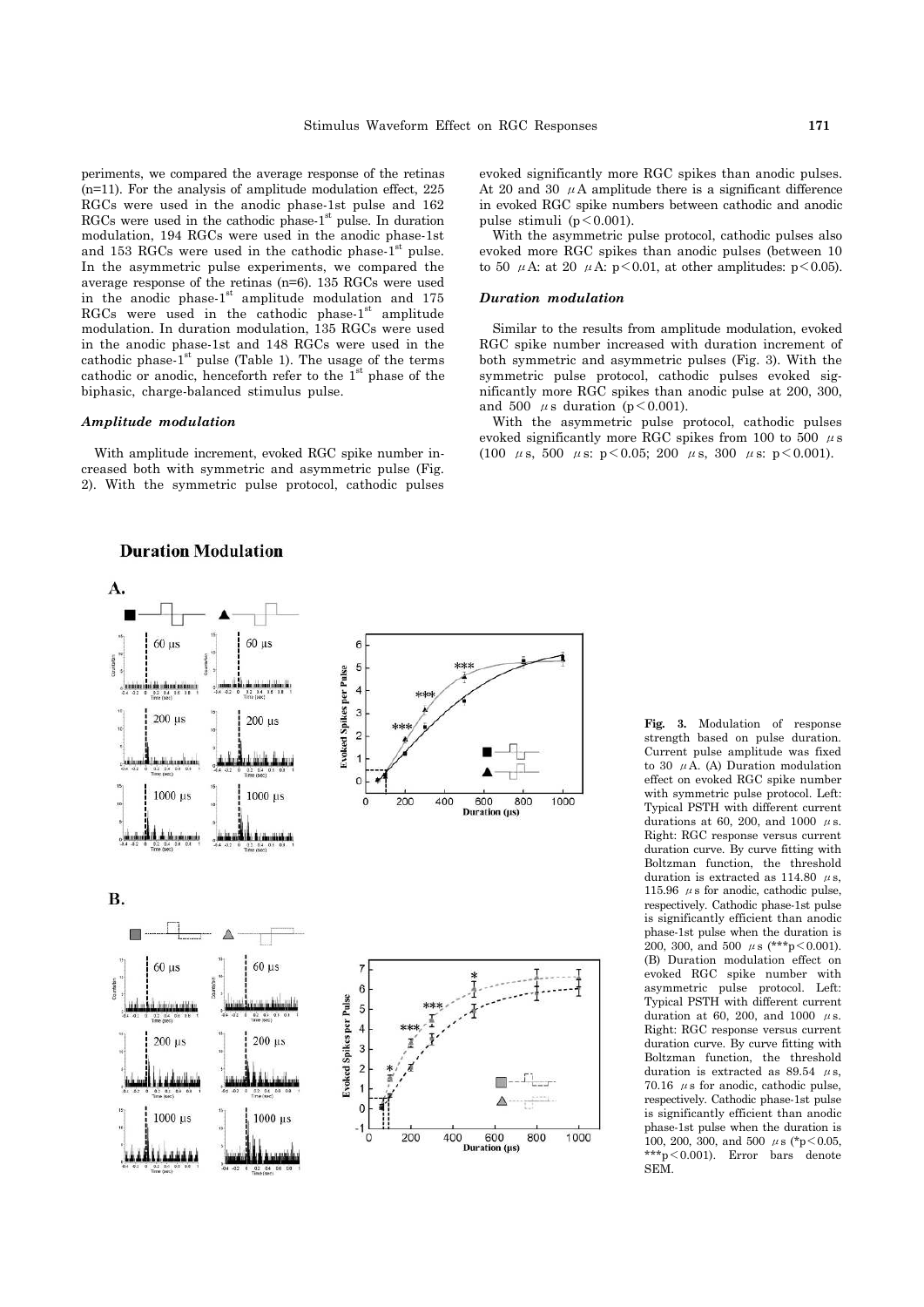| Amplitude Modulation                                              | Symmetric Pulse                                    |                                | Asymmetric Pulse                              |                                        |  |
|-------------------------------------------------------------------|----------------------------------------------------|--------------------------------|-----------------------------------------------|----------------------------------------|--|
|                                                                   | Anodic Phase-1 <sup>st</sup>                       | Cathodic Phase-1st             | Anodic Phase-1 <sup>st</sup>                  | Cathodic Phase-1st                     |  |
| Threshold $(\mu A)$<br>Charge Density ( $\mu$ C/cm <sup>2</sup> ) | $(14.78 \pm 10.59***)^{\dagger}$<br>$1046 \pm 750$ | $7.83\pm3.71$<br>554.14±262.56 | $4.77 \pm 3.58$ <sup>T</sup><br>337.58±253.36 | $6.76{\pm}4.72$<br>$478.42 \pm 334.04$ |  |
|                                                                   |                                                    |                                |                                               |                                        |  |
|                                                                   | Symmetric Pulse                                    |                                |                                               | Asymmetric Pulse                       |  |
| Duration Modulation                                               | Anodic Phase-1 <sup>st</sup>                       | Cathodic Phase-1st             | Anodic Phase-1 <sup>st</sup>                  | Cathodic Phase-1st                     |  |

**Table 2.** Threshold current and threshold charge density

Threshold was extracted by curve fitting of each RGC's modulationcurve. Mean±S.D. was shown. With symmetric anodic phase-1st pulse, the threshold current was significantly higher than other pulses (\*\*\*p<0.001 with ANOVA). Statistically different groups were shown with posthoc Duncan criteria ( $\frac{1}{2}$ p<0.05).

# **Strength-Duration Curve**









**Fig. 4.** Strength-duration curve with current pulse. (A) With symmetric pulse, cathodic phase-1st pulse needs significantly lower amplitude of pulse than anodic phase-1st pulse when the duration is 200, 500  $\mu$ s (\*p<0.05), and 800  $\mu$ s (\*\*\*p<0.001). (B) With asymmetric pulse, cathodic phase-1st pulse needs significantly lower amplitude of pulse than anodic phase-1st pulse when the duration is 100  $\mu s$  (\*\*\*p < 0.001), 200 and 600  $\mu s$  (\*\*p < 0.01). Curves were fitted with power functions, and chronaxie and rheobase were extracted. Error bars denote SEM.

# *Threshold charge density*

The calculated charge densities are summarized in Table

2. From each RGC modulation curve, we curve-fitted and extracted the threshold current. Then we calculated threshold charge density using equation 1. The mean±S.D. is shown under each pulse shape. Symmetric anodic pulses consistently exhibit the highest thresholds among different pulse shapes  $(***p<0.001$  with ANOVA). With asymmetric pulses, anodic pulses exhibit lower thresholds than cathodic symmetric pulses for amplitude modulation.

# *Strength-Duration curve*

 The relationship between the strength of an applied current pulse required to initiate a spike and the duration of the pulse, known as the strength-duration curve is shown in Fig. 4. Higher currents were required to evoke a spike when shorter pulses were applied.

 To characterize each strength-duration (SD) curve by a time constant and an asymptote, power functions were fit to our data. The current required to elicit a spike depended strongly on pulse duration. The threshold current decreases with increasing pulse duration. At very long pulse duration, the current is a minimum, called the rheobase. Rheobase is defined as the asymptote of the fit curve [35,36] and chronaxie, the classical measure of responsiveness of a neuron, as the duration at which the threshold current is twice the rheobase [34]. By using the power function of  $y=a/x+b$ , extracted rheobase was 0.89, 3.07, 4.10, 2.83  $\mu$  A for symmetric cathodic, symmetric anodic, asymmetric cathodic, and asymmetric anodic pulse respectively. The chronaxie of each different pulse shape (above mentioned order) was 5.66, 1.81, 0.71, and 1.54 ms respectively. These results were obtained from 46 RGCs (2 retinal patches for each different pulse shape).

 Our SD curves show that with anodic pulses, higher current is needed to elicit RGC spikes both in symmetric and asymmetric pulse stimuli.

## **DISCUSSION**

### *Anodic phase-1st pulse vs. Cathodic phase-1st pulse*

 Cathodic (negative) pulses lower the potential of the medium near the electrode. Therefore, the proximal part of the cell soma including the axon hillock with its high density of sodium [37] is relatively depolarized, resulting lower threshold for generating spikes. On the other hand, with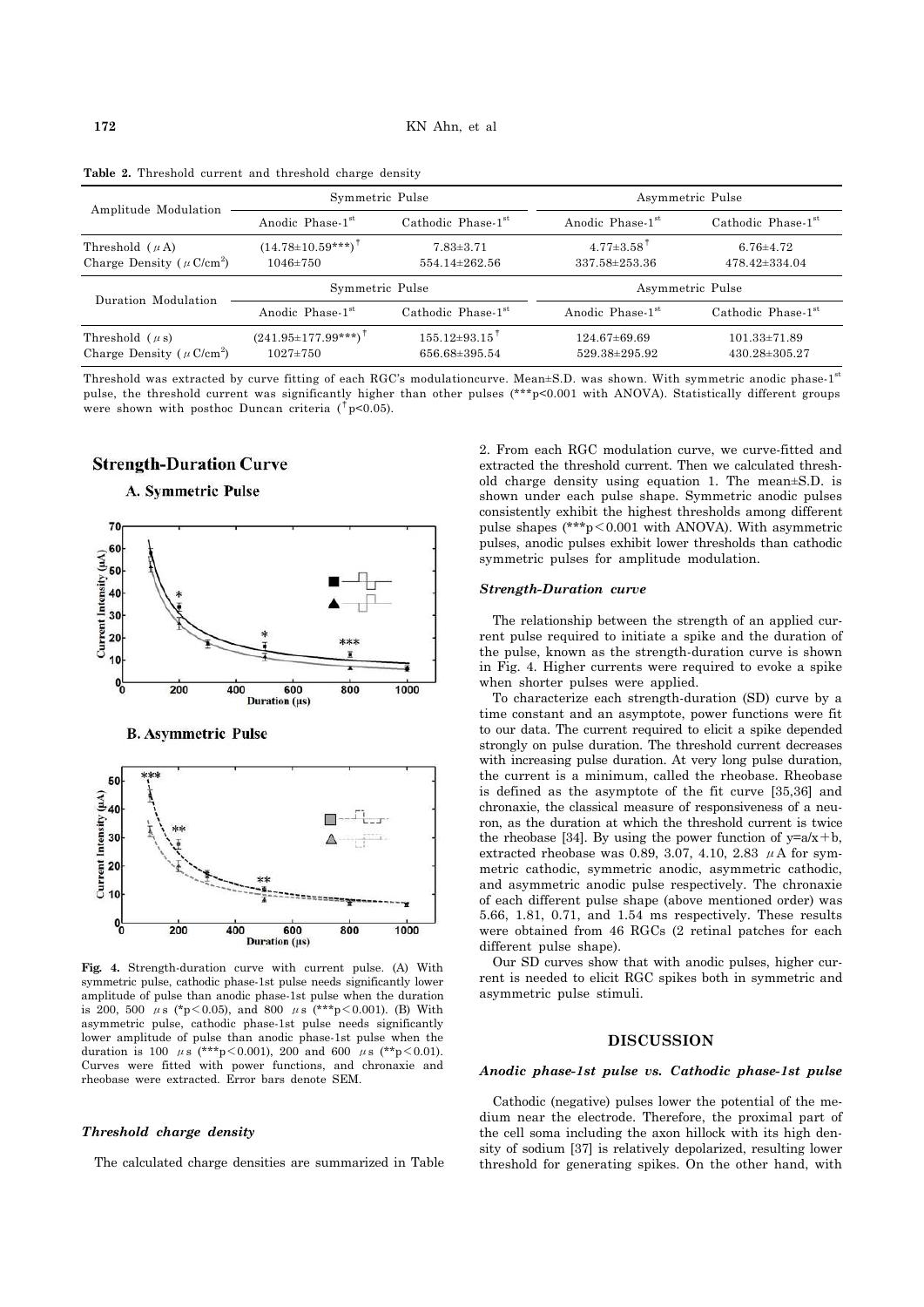#### Polarity effect of Current pulse on proximal part of cell soma



**Fig. 5.** Schematic diagram showing the effect of stimulus waveform of current pulse on proximal part of cell soma. When hyperpolarization from 0 mV to  $-40$  mV occurs with a cathodic stimulus, proximal part of the cell soma including axonal hillock is depolarized from  $-80$  mV to  $-40$  mV, resulting in increased excitability. While depolarization from 0 mV to  $+40$  mV occurs with an anodic pulse, the proximal part of the cell soma is hyperpolarized from −80 mV to −120 mV, resulting in decreased excitability.

anodic (positive) pulses the proximal part of the cell soma is relatively hyperpolarized. The schematic diagram (Fig. 5), illustrates the effect of switching stimulus waveform on the membrane potential of the proximal part of cell soma. Although the second phase of the pulse is needed for charge balance, it contributes little to activation of the cell since by the time of the second phase (0.2∼1 ms), the RGC, having just fired a spike, is in a refractory state. Thus, only the effect of the first phase of the pulse on RGC firing is taken into consideration.

 There are some reports showing that cathodic stimulation provides better result for eliciting RGC spikes. Jensen et al. [38] showed different response patterns with anodal and cathodal stimulation. Cathodal stimulation was associated with lower thresholds, making more localized stimulation possible. However, they used single needle platinum-iridium microelectrodes. Since we used planar disk microelectrode arrays, we are able to record the responses of several RGCs in the vicinity of stimulus channel, which is a major advantage of using MEA over single microelectrode. Moreover, since the configuration of MEA is similar to those used in current epiretinal prosthetics, we believe that our results are more applicable to retinal prostheses.

 Using dissociated cerebral cortical neurons Wagenaar et al. [24] showed that pulse shape efficacy is best with biphasic negative then positive (equivalent to our biphasic cathodic phase- $1<sup>st</sup>$  pulse).

 Recently, Boinagrov et al. [39] also showed that cathodic epiretinal stimulation exhibit the lowest threshold for di-

rect RGC responses and the highest direct selectivity (network/direct thresholds ratio) with pulse durations below 0.5 ms. But for network-mediated stimulation, the lowest threshold was obtained with anodic pulses in the outer plexiform layer (OPL) position, and its network selectivity (direct/network thresholds ratio) increased with pulse duration.

 Since we used multichannel recording with iridium oxide electrodes, after applying electrical stimulus through one channel (mostly channel number 44 in the center), we calculated the differences of spike numbers during 400 ms time period before and after the stimulus in each channel and we averaged evoked spike number throughout all the channels which satisfied the selection criteria (refer to method section). All our RGC response curves were drawn with average evoked spike number (Fig. 2). We extracted threshold current level by curve fitting when the evoked spike number per pulse was 0.5, which is a similar idea with typical threshold definition. Many groups define threshold current as the level when 50% of trial pulses evoke spikes at that level. We could not use typical threshold definition because big stimulus artifact obscured the short latency-direct RGC response within 10 ms. With different threshold definition, threshold charge density might be different in each different electrode setting [40], but all our calculated threshold charge densities were within 0.5 mC/cm<sup>2</sup>, well within the safety limits of iridium oxide electrodes  $(1 \sim 4 \text{ mC/cm}^2$ , [23]).

 In our MEA experiments, asymmetric pulses with longer 2nd phase duration provided lower threshold irrespective of amplitude modulation or duration modulation (Fig. 3). This appears to be due to the fact that the larger stimulus artifacts in our MEA60 system make it more stable when the charge is balanced for longer time periods with asymmetric pulse.

#### *Strength-Duration curve*

 Pulses significantly longer than chronaxie contribute little to the evoked spike, thus pulse durations smaller than chronaxie should be used to ensure that most of the applied charge contributes to evoking a response [41]. From our chronaxie values  $(5.66, 1.81, 0.71,$  and  $1.54$  ms), we suggest that optimal pulse duration should not exceed these values.

 Because cell bodies and dendrites have chronaxies of 1-10 ms [33,36], we think cell bodies not the axons are most likely excited by electrical stimulus. The initial axon segment near the cell somas has exceptionally high density of sodium channels [42], the chronaxie for activation of axon should be lower.

# *Limitation of our study and future study*

 With electrical stimulation, the electrical signals applied to activate neurons are sensed by all electrodes of MEA as stimulus-related artifacts, with amplitudes several orders of magnitude large than the amplitudes of the recorded spikes. This can result in saturation of the recording amplifier and makes detection of the spike very difficult. The stimulus-related artifacts can be reduced by optimization of the stimulation circuitry [43,44] as well as by using artifact subtraction algorithm such as SALPA (subtraction of artifact by local polynomial approximation) during data analysis [40,45]. Since we are using commercially available MEA 64 systems, if we use the blank circuit for stimulus,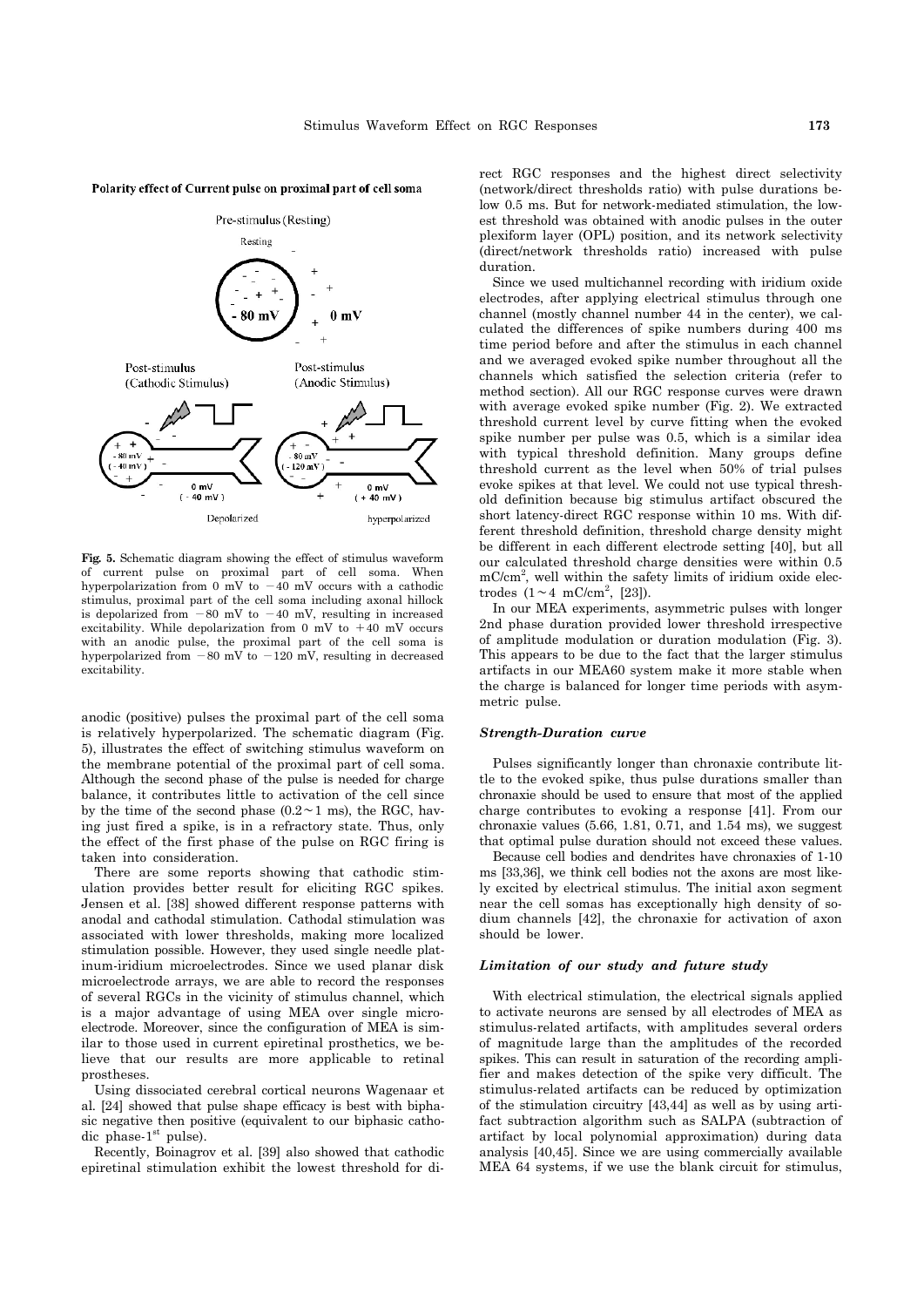we lose recording for substantial time period  $(10^2 \text{ ms range})$ depending on stimulus amplitude. Therefore, we did not use blank circuit, resulting in large stimulus artifact. Due to the afore-mentioned technical reason, we have not dissected direct and indirect RGC responses, separately in this study.

 The other limitation of our study is we did not consider spatial resolution. The RGC response curves we have shown in this study were drawn with averaged RGC spike number throughout all the channels with electrical stimulus. The MEA electrode we have been using has 200  $\mu$  m inter-electrode distance. If we separate the channels with the distance from the stimulation channel, we can have preliminary data about spatial resolution with electrical stimulus.

 A retinal prosthesis must be capable of delivering pulses and evoke spikes at a wide range of stimulation frequencies to mimic natural spike trains. Comparing the amplitude modulation and frequency modulation on percept size in RP patients with retinal prosthesis implanted, frequency modulation improves the encoding of a wide range of brightness levels without a loss of spatial resolution [46]. Since we have been using 1 Hz stimulus in this study, our next step will be frequency modulation.

# **ACKNOWLEDGEMENTS**

 This work was supported by grants of NRF-2010-0020852, NRF-2013R1A1A3009574, and research grant of the Chungbuk National University in 2011.

# **REFERENCES**

- 1. **Arnold JJ, Heriot W.** Age related macular degeneration. *Clin Evid (Online).* 2007;2007. pii: 0701.
- 2. **Sieving PA, Caruso RC.** Retinitis pigmentosa and related disorders. In: Yanoff M, Duker JS, editors. Ophthalmology. 3rd ed. Maryland Heights: Elsevier; 2008. chap 6.10.
- 3. **Chader GJ, Weiland J, Humayun MS.** Artificial vision: needs, functioning, and testing of a retinal electronic prosthesis. *Prog Brain Res.* 2009;175:317-332.
- 4. **Rizzo JF 3rd.** Update on retinal prosthetic research: the Boston Retinal Implant Project. *J Neuroophthalmol.* 2011;31:160-168.
- 5. **Zrenner E, Bartz-Schmidt KU, Benav H, Besch D, Bruckmann A, Gabel VP, Gekeler F, Greppmaier U, Harscher A, Kibbel S, Koch J, Kusnyerik A, Peters T, Stingl K, Sachs H, Stett A, Szurman P, Wilhelm B, Wilke R.** Subretinal electronic chips allow blind patients to read letters and combine them to words. *Proc Biol Sci.* 2011;278:1489-1497.
- 6. **Tombran-Tink J, Barnstable CJ, Rizzo JF 3rd.** Visual prosthesis and ophthalmic devices: new hope in sight. Totawa: Humana Press; 2007.
- 7. **Grumet AE, Wyatt JL Jr, Rizzo JF 3rd.** Multi-electrode stimulation and recording in the isolated retina. *J Neurosci Methods.* 2000;101:31-42.
- 8. **Stett A, Barth W, Weiss S, Haemmerle H, Zrenner E.** Electrical multisite stimulation of the isolated chicken retina. *Vision Res.*  2000;40:1785-1795.
- 9. **Ye JH, Goo YS.** The slow wave component of retinal activity in rd/rd mice recorded with a multi-electrode array. *Physiol Meas.* 2007;28:1079-1088.
- 10. **Ye JH, Ryu SB, Kim KH, Goo YS.** Functional connectivity map of retinal ganglion cells for retinal prosthesis. *Korean J Physiol Pharmacol.* 2008;12:307-314.
- 11. **Goo YS, Ye JH, Lee S, Nam Y, Ryu SB, Kim KH.** Retinal ganglion cell responses to voltage and current stimulation in

wild-type and rd1 mouse retinas. *J Neural Eng.* 2011;8:035003.

- 12. **Goo YS, Ahn KN, Song YJ, Ahn SH, Han SK, Ryu SB, Kim KH.** Spontaneous oscillatory rhythm in retinal activities of two retinal degeneration (rd1 and rd10) mice. *Korean J Physiol Pharmacol.* 2011;15:415-422.
- 13. **Jae SA, Ahn KN, Kim JY, Seo JH, Kim HK, Goo YS.**  Electrophysiological and histologic evaluation of the time course of retinal degeneration in the rd10 mouse model of retinitis pigmentosa. *Korean J Physiol Pharmacol.* 2013;17: 229-235.
- 14. **Liu W, Vichienchom K, Clements M, DeMarco SC, Hughes C, McGucken E, Humayun MS, de Juan E, Weiland JD, Grenberg R.** A neuro-stimulus chip with telemetry unit for retinal prosthetic device. *IEEE Journal of Solid-State Circuits.*  2000;35:1487-1497.
- 15. **Brummer SB, Turner MJ.** Electrical stimulation of the nervous system:the principle of safe charge injection with noble metal electrodes. *Bioelectrochem Bioenerg.* 1975;2:13-25.
- 16. **Lilly JC, Hughes JR, Alvord EC Jr, Galkin TW.** Brief, noninjurious electric waveform for stimulation of the brain. *Science.* 1955;121:468-469.
- 17. Mortimer JT, Shealy CN, Wheeler C. Experimental nondestructive electrical stimulation of the brain and spinal cord. *J Neurosurg.* 1970;32:553-559.
- 18. **Mortimer JT, Kaufman D, Roessman U.** Intramuscular electrical stimulation: tissue damage. *Ann Biomed Eng.* 1980;8:235-244.
- 19. **Scheiner A, Mortimer JT, Roessmann U.** Imbalanced biphasic electrical stimulation: muscle tissue damage. *Ann Biomed Eng.* 1990;18:407-425.
- 20. **Shepherd RK, Javel E.** Electrical stimulation of the auditory nerve: II. Effect of stimulus waveshape on single fibre response properties. *Hear Res.* 1999;130:171-188.
- 21. **Merrill DR, Bikson M, Jefferys JG.** Electrical stimulation of excitable tissue: design of efficacious and safe protocols. *J Neurosci Methods.* 2005;141:171-198.
- 22. **Wagenaar DA, Pine J, Potter SM.** Effective parameters for stimulation of dissociated cultures using multi-electrode arrays. *J Neurosci Methods.* 2004;138:27-37.
- 23. **Farber DB, Flannery JG, Bowes-Rickman C.** The rd mouse story: seventy years of research on an animal model of inherited retinal degeneration. *Prog Ret Eye Res.* 1994;13:31-64.
- 24. **McLaughlin ME, Sandberg MA, Berson EL, Dryja TP.** Recessive mutations in the gene encoding the beta-subunit of rod phosphodiesterase in patients with retinitis pigmentosa. *Nat Genet.* 1993;4:130-134.
- 25. **McLaughlin ME, Ehrhart TL, Berson EL, Dryja TP.** Mutation spectrum of the gene encoding the beta subunit of rod phosphodiesterase among patients with autosomal recessive retinitis pigmentosa. *Proc Natl Acad Sci U S A.* 1995;92:3249-3253.
- 26. **Margolis DJ, Newkirk G, Euler T, Detwiler PB.** Functional stability of retinal ganglion cells after degeneration-induced changes in synaptic input. *J Neurosci.* 2008;28:6526-6536.
- 27. **Menzler J, Zeck G.** Network oscillations in rod-degenerated mouse retinas. *J Neurosci.* 2011;31:2280-2291.
- 28. **Nicolelis MAL.** Methods for neural ensemble recordings. New York: CRC press; 1999.
- 29. **Meister M, Berry MJ 2nd.** The neural code of the retina. *Neuron.* 1999;22:435-450.
- 30. **Jin GH, Cho HS, Lee TS, Goo YS.** PCA-based waveform classification of rabbit retinal ganglion cell activity. *Korean J Medical Physics.* 2003;14:211-217.
- 31. **Chapin JK, Nicolelis MA.** Principal component analysis of neuronal ensemble activity reveals multidimensional somatosensory representations. *J Neurosci Methods.* 1999;94:121-140.
- 32. **Jolliffe IT.** Principal component analysis. New York: Springer-Verlag; 2005.
- 33. **Holsheimer J, Demeulemeester H, Nuttin B, de Sutter P.**  Identification of the target neuronal elements in electrical deep brain stimulation. *Eur J Neurosci.* 2000;12:4573-4577.
- 34. **Lapicque L.** Recherches quantitatives sur l'excitation electrique des nerfs traites comme un polarization. *J Physiol Paris.* 1907; 9:620-635.